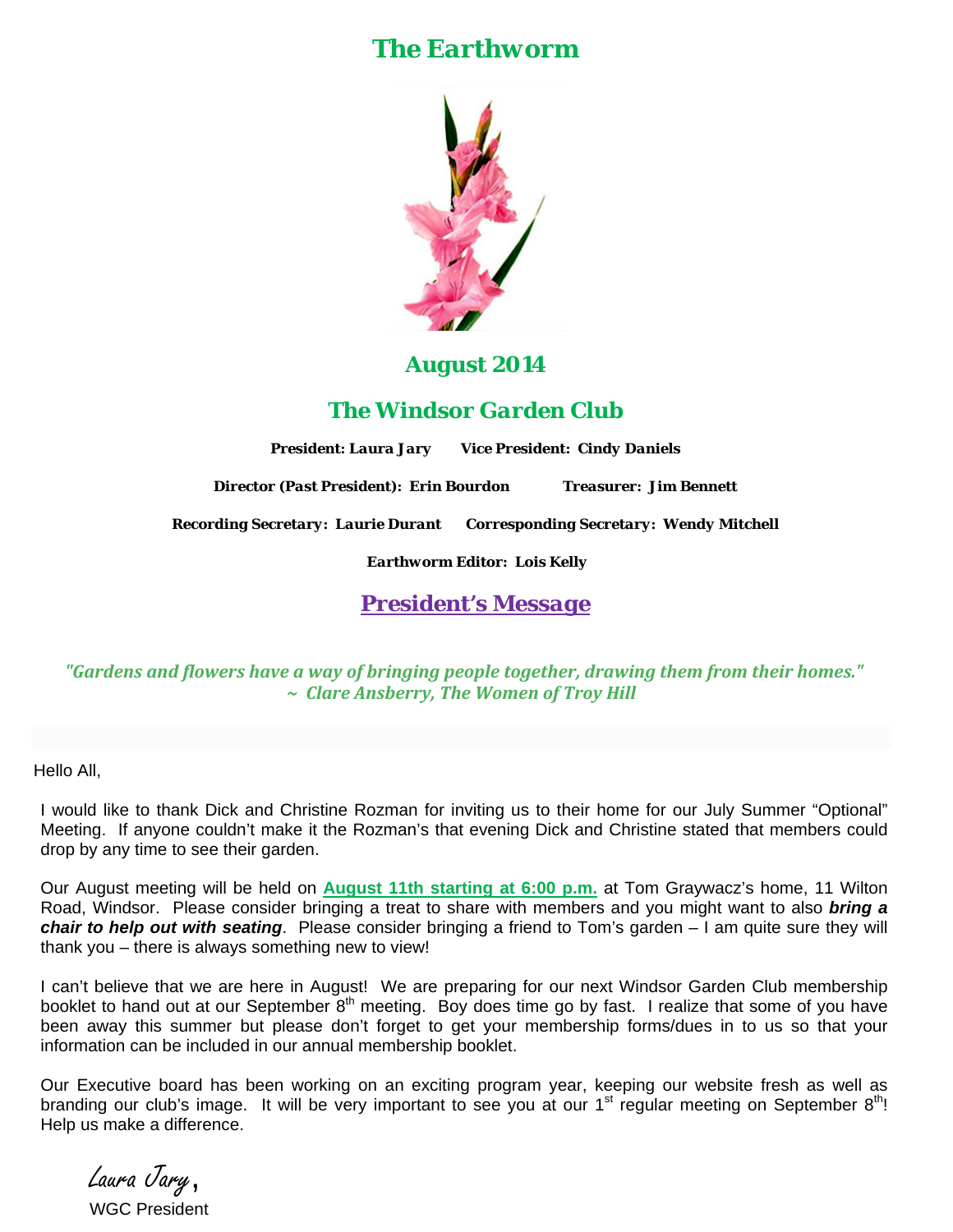## **FOR YOUR INFORMATION**

- **1. Executive Board Meeting:** The executive board met on July 12<sup>th</sup> at the Windsor Library. The following issues were discussed:
	- **a. Future field trips** Cindy Daniels has put together a list of speakers for the upcoming year which will appear in 2014-2015 booklet
	- **b. Garden logo** choices will be available at our next regular meeting and a possible vote at our October meeting.
	- **c. Photo garden contest in November** Bert Sirkin from Picture Perfect Photography will be at the November meeting which coincides with our contest.
	- **d. Reminder that the Northwest Park Country Fair** is coming up and the WGC will be donating baskets. Laurie Durant will be contacting Nancy Taylor regarding design. It was thought that a garden theme basket would be a nice idea. Members will be asked to donate something to be put into the baskets.
	- **e.** Garden Tour It was suggested in the alternate year of the garden tour we have an arts tour. To be discussed by members at next regular meeting.
- **2. Field Trip:** Bob Laughran, at Harken's Landscape Supply & Garden Center has invited The Windsor Garden Club to attend an open forum with Scott Reil and Len Giddix of WTIC "Garden Talk" to discuss all of your gardening needs. It will be August  $30<sup>th</sup> 3:00$  to 5:00 P.M. All attendees will 10% off their plant purchase. Some restrictions may apply and may not be combined with other discounts. They are located at 287 South Main Street in East Windsor 860-528-6806. Website: Harkenslandscapessupply.com
- **3. September Meeting:** On September 8<sup>th</sup>, The Windsor Garden Club will begin a new program year with a presentation entitled, **Small Fruits and Fruit Trees for the Home Garden**. Our presenter, Mary Concklin, will talk about fruits that can be easily grown, their care and incorporating fruit into the landscape.

Mary has been involved in fruit for over 40 years as a grower and consultant. She worked as the fruit specialist with Cornell in the Hudson Valley, with Penn State and is presently the fruit specialist at the University of CT. She and her husband own and operate Raspberry Knoll Farm, a pick your own farm stand offering berries, vegetables, cut flowers and herbs.

Meetings of the Windsor Garden Club are held at the LP Wilson Center on 599 Matianuck Ave. Windsor, CT. Meetings begin at 6:30 pm with social time. Programs are presented from 7-9 pm and are followed by the business portion of the meeting.

**4. Gardening Celebration:** As seen in the Hartford Courant, the following is sponsored by the CT Community Gardening Association. This will take place on August  $16<sup>th</sup>$  from 9 am to 2 pm at the Manchester Community College. The event will feature demonstrations, tours, vendors, speakers and music on the grounds of the community garden. This event is free. Information: www.ctcommunitygardening.org and cordalie.benoit@aya.yale.edu This might be of interest of some member.

## **HELPFUL HINTS**

**Problem with Woodchucks:** A WGC member suggested placing used Kitty Litter around the perimeter of the problem. Seems to work.

**Repelling mosquitoes and other pesky insects:** Plant or pot specific plants, flowers and herbs such as citronella, marigolds, basil and lavender.